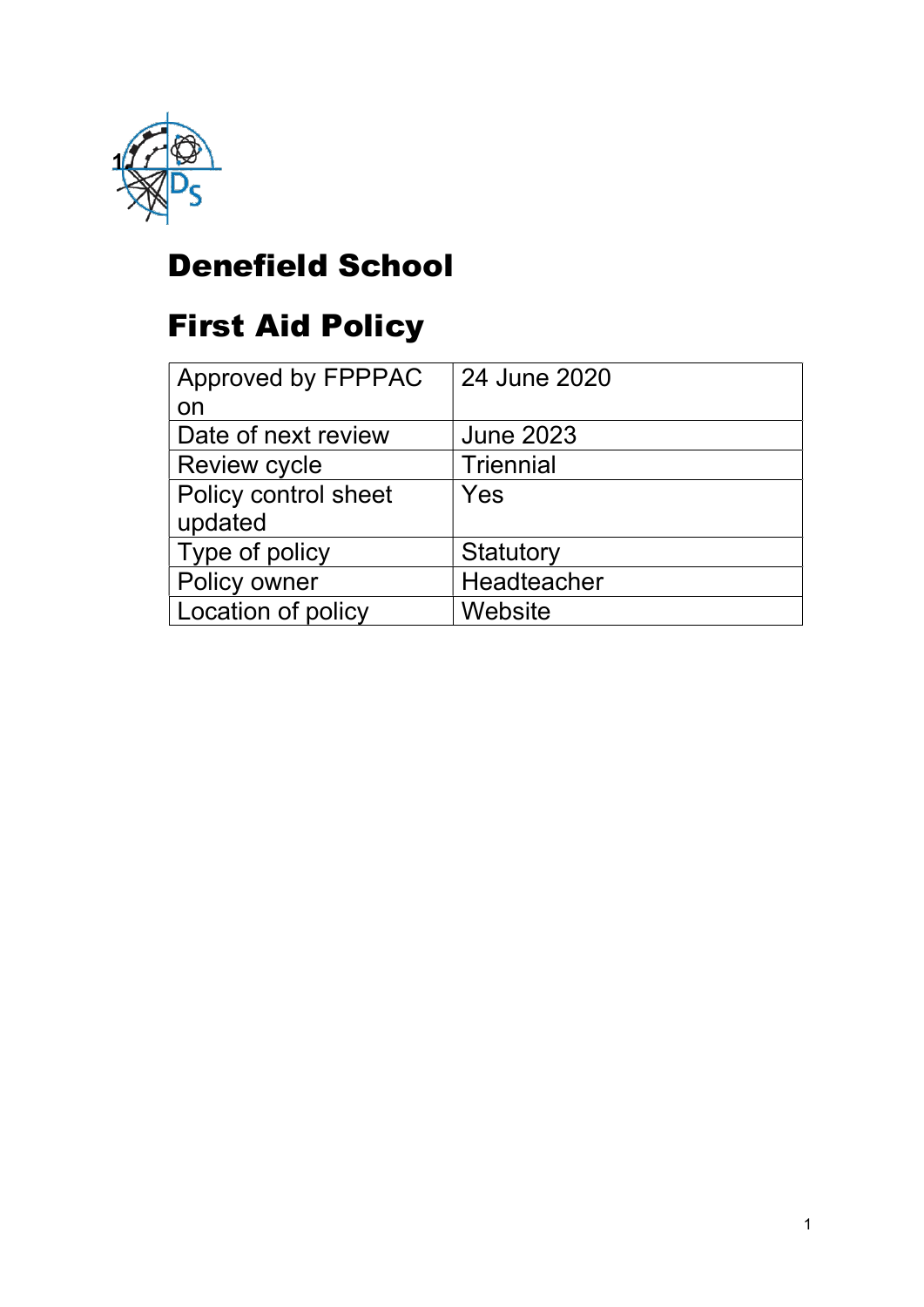

# **Denefield School**

# **First Aid Policy**

### **Contents**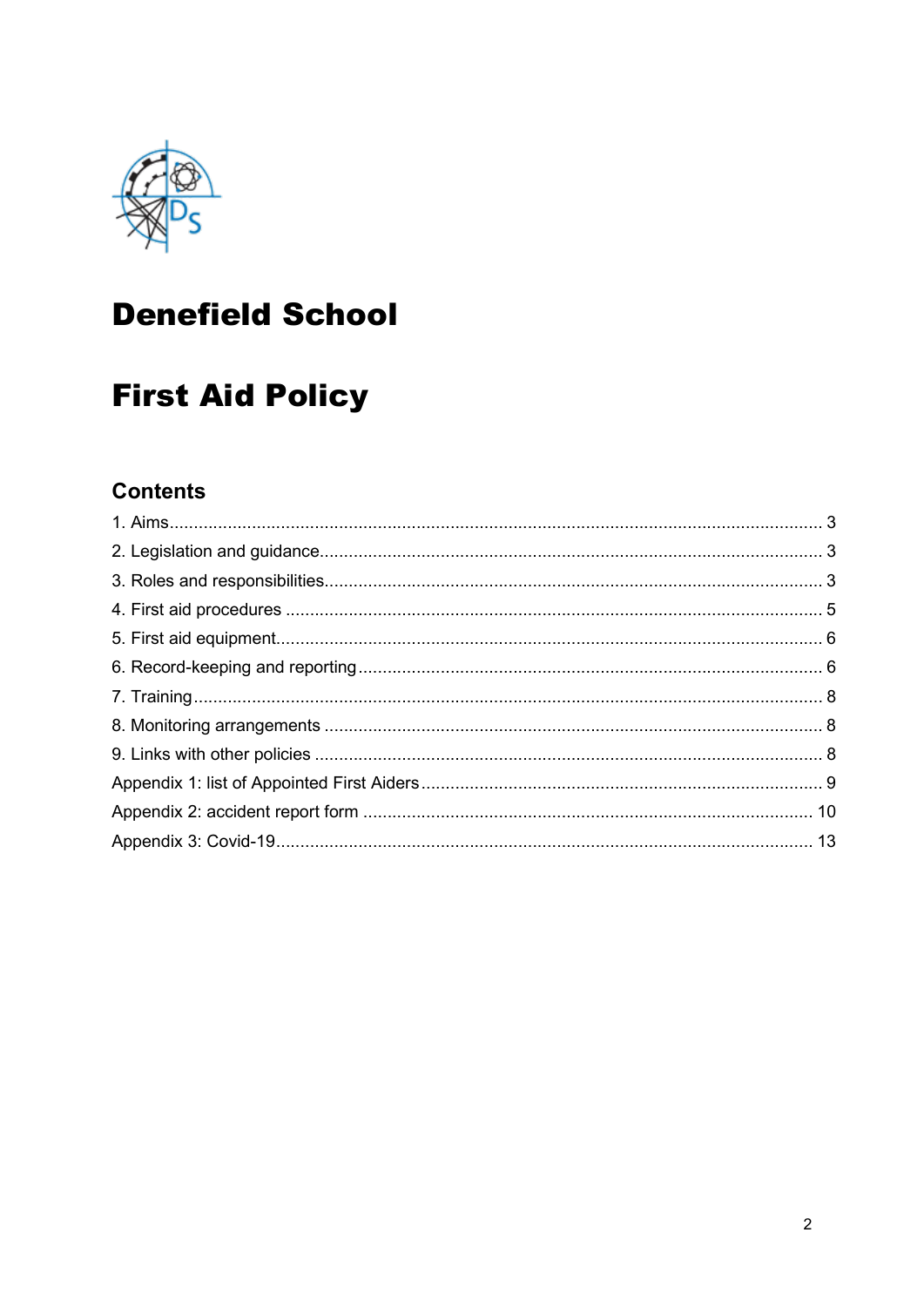### 1. Aims

The aims of our first aid policy are to:

- Ensure the health and safety of all staff, pupils and visitors
- Ensure that staff and governors are aware of their responsibilities with regards to health and safety
- Provide a framework for responding to an incident and recording and reporting the outcomes

### 2. Legislation and guidance

This policy is based on advice from the Department for Education on first aid in schools and health and safety in schools, and the following legislation:

- The Health and Safety (First Aid) Regulations 1981, which state that employers must provide adequate and appropriate equipment and facilities to enable first aid to be administered to employees, and qualified first aid personnel
- The Management of Health and Safety at Work Regulations 1992, which require employers to make an assessment of the risks to the health and safety of their employees
- The Management of Health and Safety at Work Regulations 1999, which require employers to carry out risk assessments, make arrangements to implement necessary measures, and arrange for appropriate information and training
- The Reporting of Injuries, Diseases and Dangerous Occurrences Regulations (RIDDOR) 2013, which state that some accidents must be reported to the Health and Safety Executive (HSE), and set out the timeframe for this and how long records of such accidents must be kept
- Social Security (Claims and Payments) Regulations 1979, which set out rules on the retention of accident records
- The Education (Independent School Standards) Regulations 2014, which require that suitable space is provided to cater for the medical and therapy needs of pupils

This policy complies with our funding agreement and articles of association.

### 3. Roles and responsibilities

Employers must usually have a sufficient number of suitably trained first aiders to care for employees in case they are injured at work. However, the minimum legal requirement is to have an 'appointed person' to take charge of first aid arrangements, provided your assessment of need has taken into account the nature of employees' work, the number of staff, and the location of the school. The appointed person does not need to be a trained first aider.

### 3.1 Appointed person(s) and first aiders

The school's appointed persons are the Lead Medical and Welfare officer, and Facilities Manager. They are responsible for:

- Taking charge when someone is injured or becomes ill
- Ensuring there is an adequate supply of medical materials in first aid kits, and replenishing the contents of these kits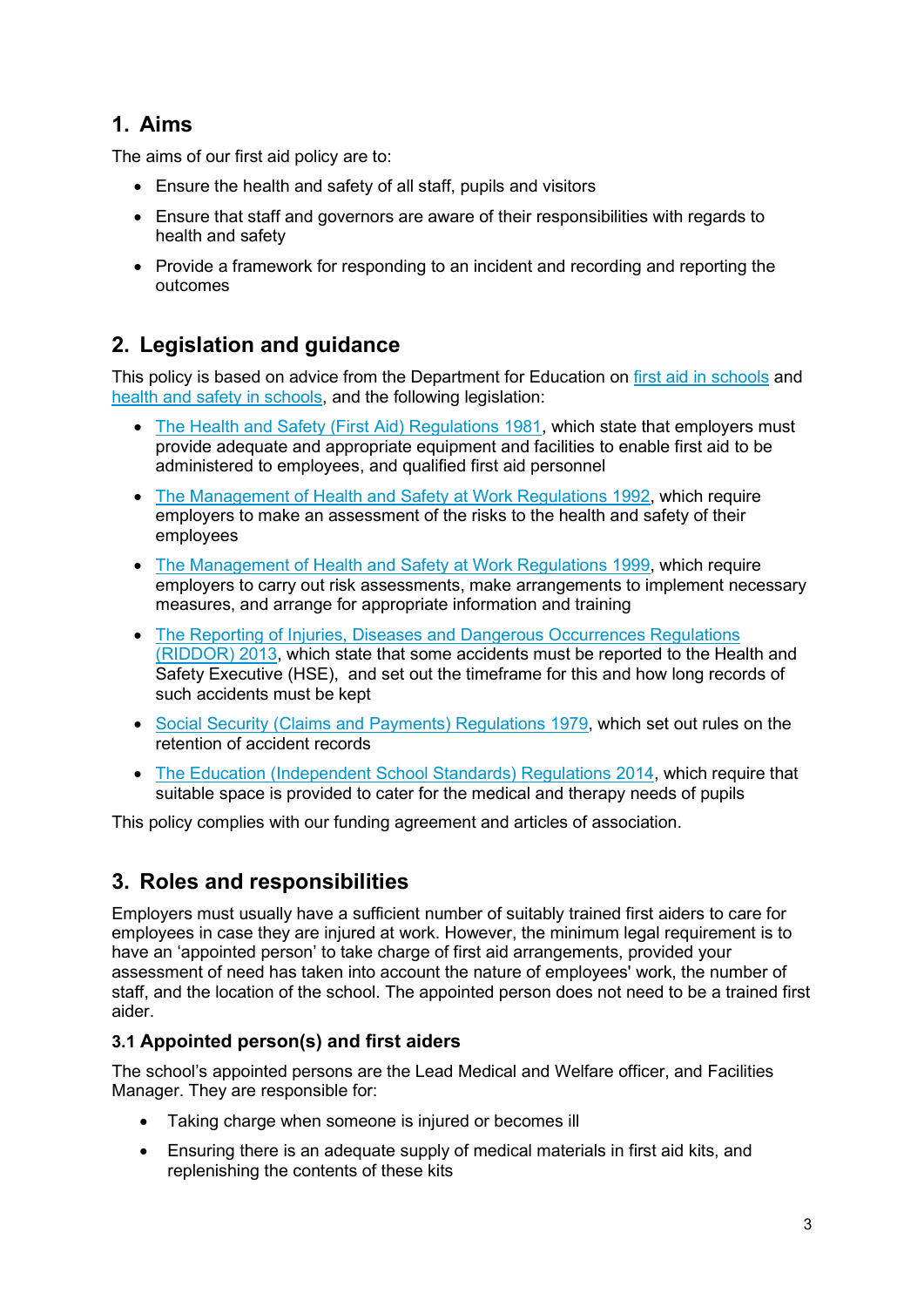Ensuring that an ambulance or other professional medical help is summoned when appropriate

First aiders are trained and qualified to carry out the role (see section 7) and are responsible for:

- Acting as first responders to any incidents; they will assess the situation where there is an injured or ill person, and provide immediate and appropriate treatment
- Sending pupils home to recover, where necessary
- Filling in an accident report on the same day, or as soon as is reasonably practicable, after an incident (see the template in appendix 2)
- Keeping their contact details up to date

Our school's appointed persons are listed in appendix 1. Their names will also be displayed prominently around the school.

#### 3.2 The Board of Trustees

The board of trustees has ultimate responsibility for health and safety matters in the school, but delegates operational matters and day-to-day tasks to the headteacher and staff members.

#### 3.3 The Headteacher

The Headteacher is responsible for the implementation of this policy, including:

- Ensuring that an appropriate number of appointed persons and First Aiders are present in the school at all times
- Ensuring that first aiders have an appropriate qualification, keep training up to date and remain competent to perform their role
- Ensuring all staff are aware of first aid procedures
- Ensuring appropriate risk assessments are completed and appropriate measures are put in place
- Undertaking, or ensuring that managers undertake, risk assessments, as appropriate, and that appropriate measures are put in place
- Ensuring that adequate space is available for catering to the medical needs of pupils
- Reporting specified incidents to the HSE when necessary (see section 6)

#### 3.4 Teachers and other school staff

School staff are responsible for:

- Ensuring they follow first aid procedures
- Ensuring they know who the first aiders in school are
- Completing accident reports (see appendix 2) for all incidents they attend to where a responsible person or First Aider is not called
- Informing the headteacher or their manager of any specific health conditions or first aid needs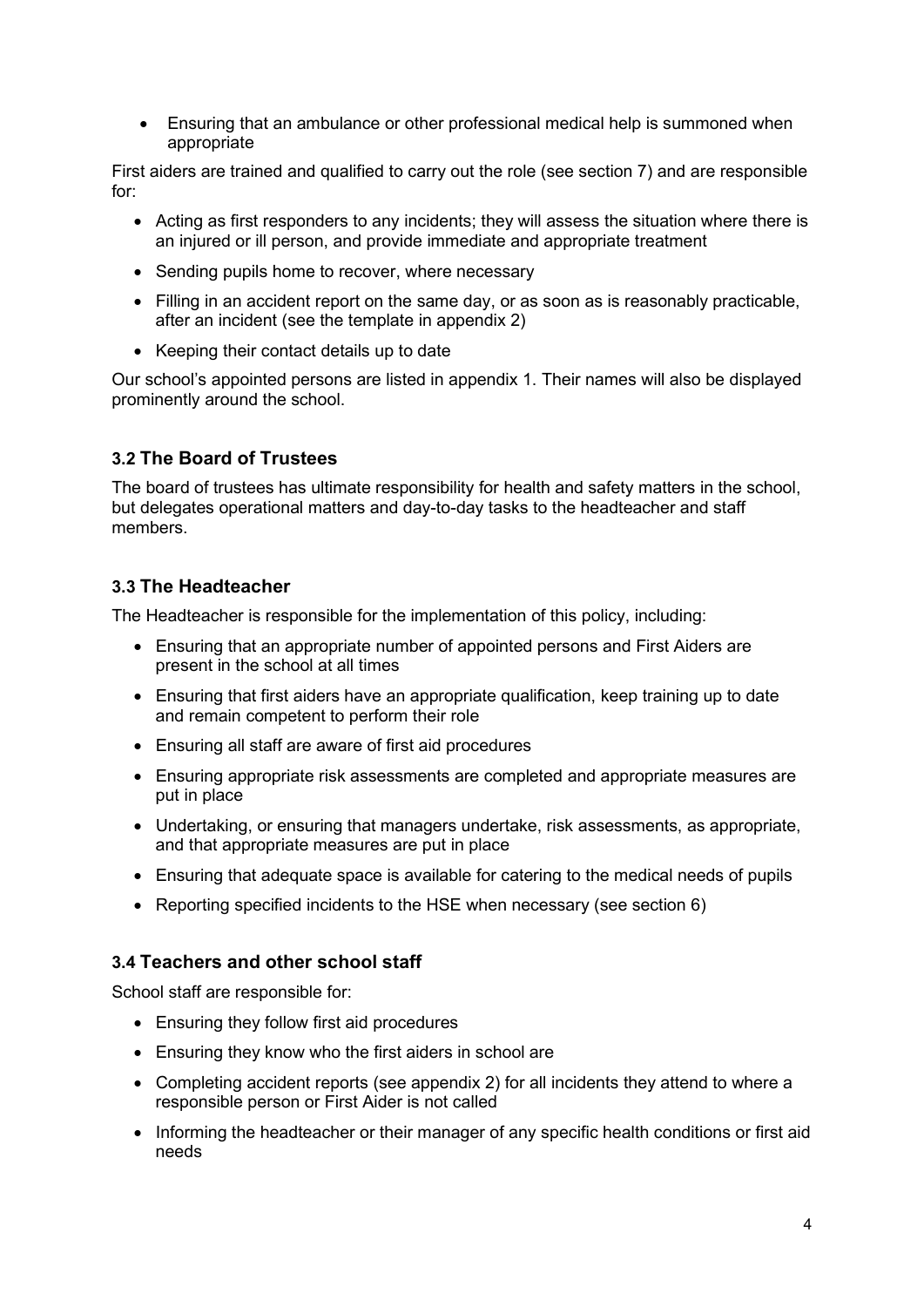### 4. First aid procedures

#### 4.1 In-school procedures

In the event of an accident resulting in injury:

- The closest member of staff present will assess the seriousness of the injury and seek the assistance of a qualified first aider, if appropriate, who will provide the required first aid treatment
- The first aider, if called, will assess the injury and decide if further assistance is needed from a colleague or the emergency services. They will remain on scene until help arrives
- The first aider will also decide whether the injured person should be moved or placed in a recovery position
- If the first aider judges that a pupil is too unwell to remain in school, parents will be contacted and asked to collect their child. Upon their arrival, the first aider will recommend next steps to the parents
- If emergency services are called, the Admin office supervisor will contact parents immediately
- If a student needs to be taken to hospital by ambulance, and their parents/carer have not arrived, a member of staff will accompany the student and will remain with the student until the parent/carer arrives.
- If after discussion with the emergency services, it is recommended that a student is taken directly to hospital, the schools minibus will be used (if available), and two members of staff will accompany the student.
- The first aider/relevant member of staff will complete an accident report form (Witness or first person on the scene) on the same day or as soon as is reasonably practical after an incident resulting in an injury

#### 4.2 Off-site procedures

When taking pupils off the school premises, staff will ensure they always have the following:

- A school mobile phone
- A portable first aid kit
- Information about the specific medical needs of pupils
- Parents' contact details

Risk assessments will be completed by the Educational Visits Co-ordinator prior to any educational visit that necessitates taking pupils off school premises.

There will always be at least one first aider on school trips and visits.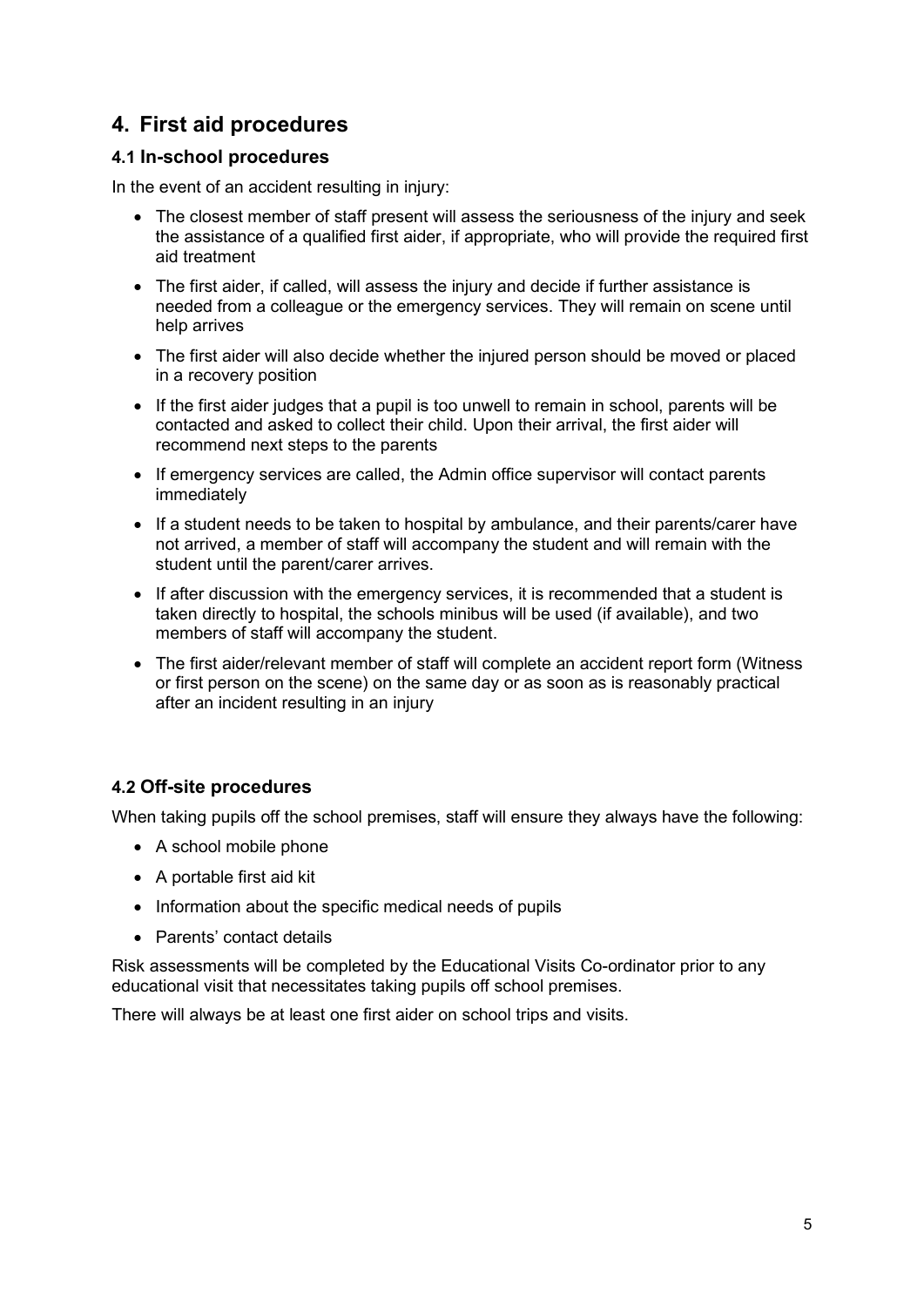### 5. First aid equipment

A typical first aid kit in our school will include the following:

- A leaflet with general first aid advice
- Regular and large bandages
- Eye pad bandages
- Triangular bandages
- Adhesive tape
- Safety pins
- Disposable gloves
- Antiseptic wipes
- Plasters of assorted sizes
- Scissors
- Cold compresses
- Burns dressings

No medication is kept in first aid kits.

First aid kits are stored in:

- The medical room
- Admin office
- The Science prep room
- The school kitchens
- School vehicles
- Student Reception

### 6. Record-keeping and reporting

#### 6.1 First aid and accident record book

- An accident form will be completed by the first aider/relevant member of staff on the same day or as soon as possible after an incident resulting in an injury
- As much detail as possible should be supplied when reporting an accident, including all of the information included in the accident form (in First Aid room, and Facilities Managers office)
- A copy of the accident report form will also be added to the pupil's educational record by the Lead Medical and welfare officer. This is to be scanned by the Facilities Manager, and shared with the Lead Medical and Welfare officer for entering onto pupils' records.
- Records held in the first aid and accident book will be retained by the school for a minimum of 3 years, in accordance with regulation 25 of the Social Security (Claims and Payments) Regulations 1979, and then securely disposed of.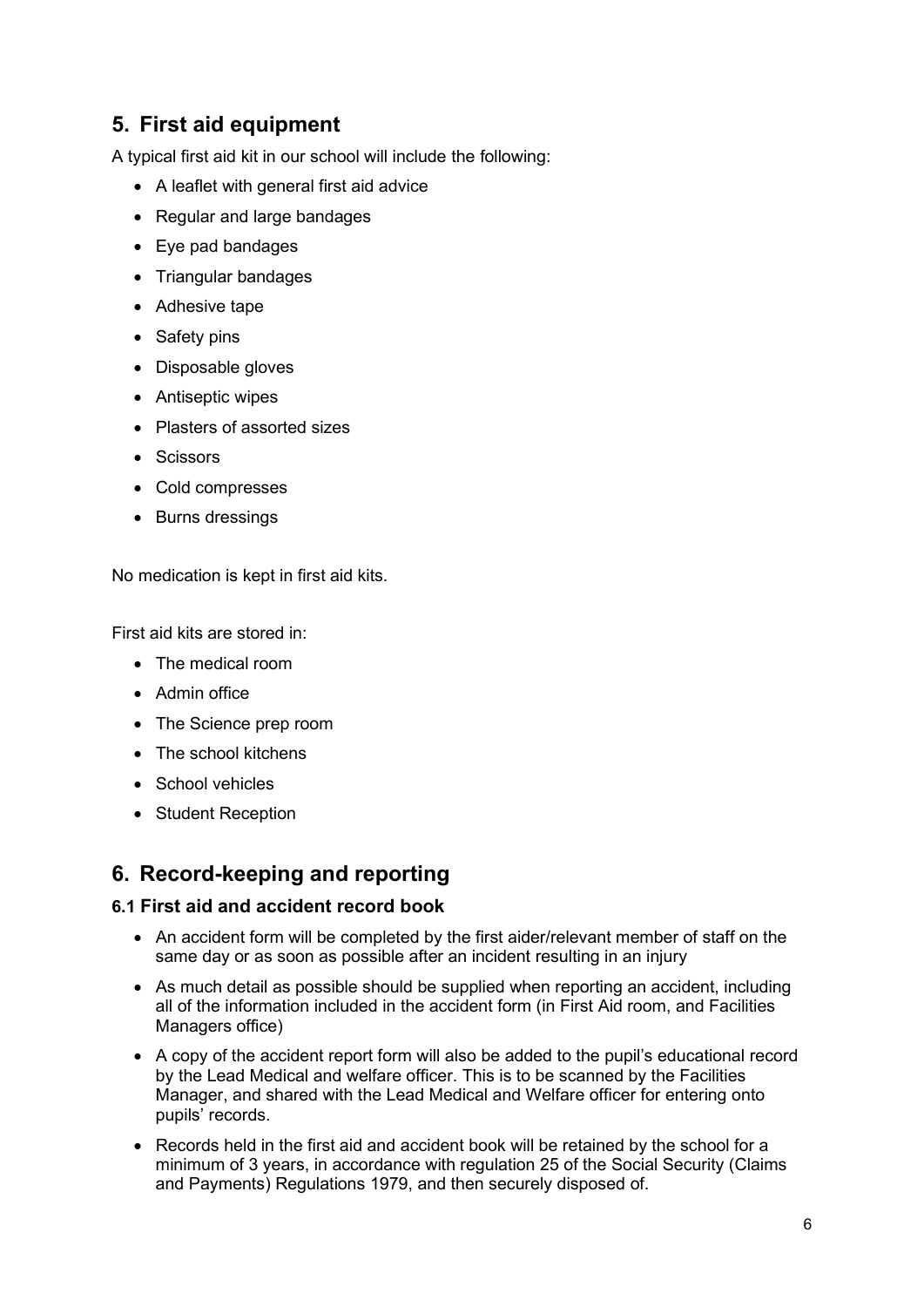#### 6.2 Reporting to the HSE

The Facilities Manager will keep a record of any accident which results in a reportable injury, disease, or dangerous occurrence as defined in the RIDDOR 2013 legislation (regulations 4, 5, 6 and 7).

The Facilities Manager or Head teacher will report these to the Health and Safety Executive as soon as is reasonably practicable and in any event within 10 days of the incident.

Reportable injuries, diseases or dangerous occurrences include:

- Death
- Specified injuries, which are:
	- o Fractures, other than to fingers, thumbs and toes
	- o Amputations
	- o Any injury likely to lead to permanent loss of sight or reduction in sight
	- o Any crush injury to the head or torso causing damage to the brain or internal organs
	- o Serious burns (including scalding)
	- o Any scalping requiring hospital treatment
	- o Any loss of consciousness caused by head injury or asphyxia
	- o Any other injury arising from working in an enclosed space which leads to hypothermia or heat-induced illness, or requires resuscitation or admittance to hospital for more than 24 hours
- Injuries where an employee is away from work or unable to perform their normal work duties for more than 7 consecutive days (not including the day of the incident)
- Where an accident leads to someone being taken to hospital
- Near-miss events that do not result in an injury, but could have done. Examples of near-miss events relevant to schools include, but are not limited to:
	- o The collapse or failure of load-bearing parts of lifts and lifting equipment
	- o The accidental release of a biological agent likely to cause severe human illness
	- o The accidental release or escape of any substance that may cause a serious injury or damage to health
	- o An electrical short circuit or overload causing a fire or explosion

Information on how to make a RIDDOR report is available here:

How to make a RIDDOR report, HSE

http://www.hse.gov.uk/riddor/report.htm

The Facilities Manager or Head teacher will also notify the West Berks Council of any serious accident or injury to, or the death of, a pupil while in the school's care.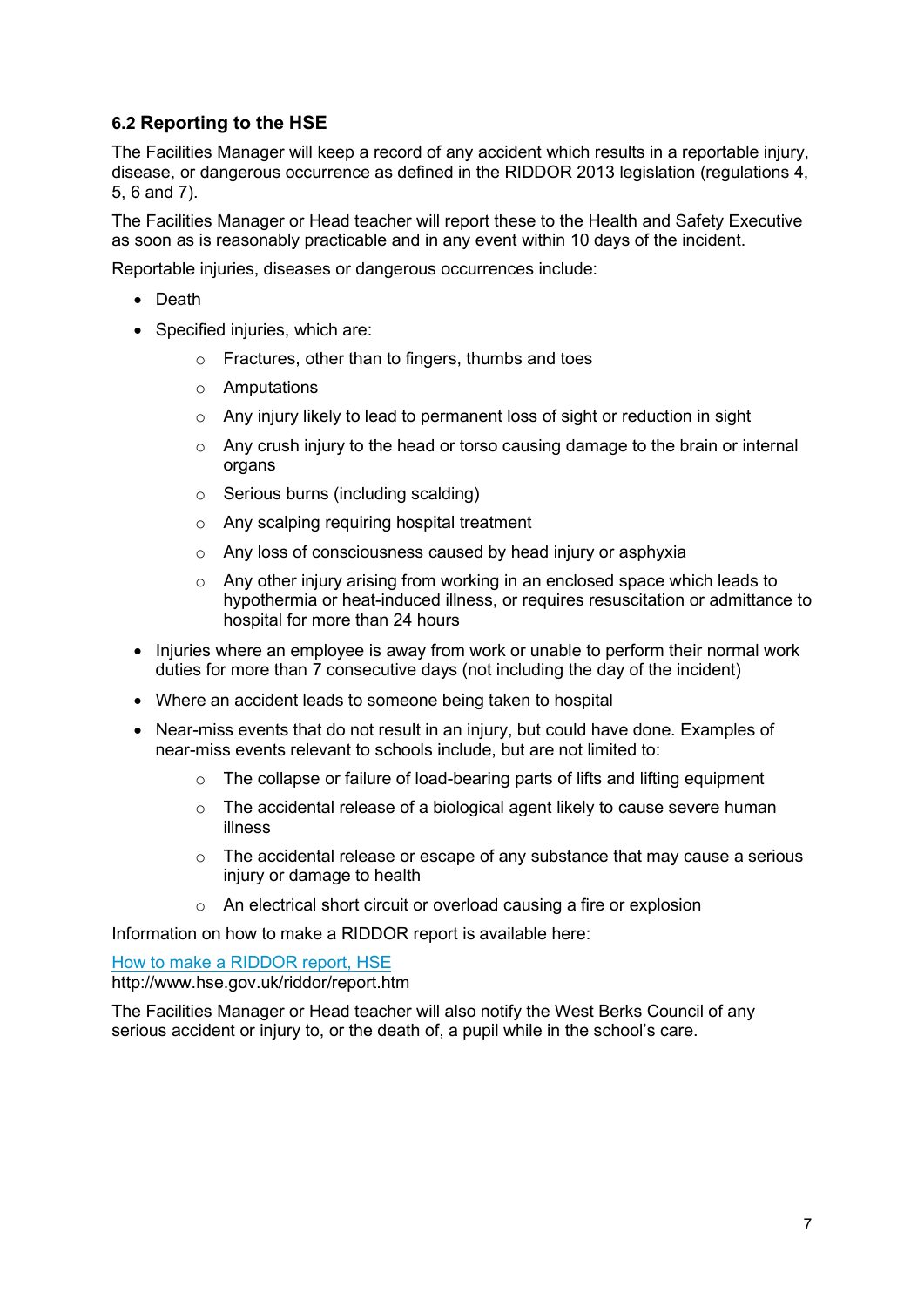### 7. Training

All school staff are able to undertake first aid training if they would like to.

All first aiders must have completed a training course, and must hold a valid certificate of competence to show this. The school will keep a register of all trained first aiders, what training they have received and when this is valid until (see appendix 3).

Staff are encouraged to renew their first aid training when it is no longer valid.

### 8. Monitoring arrangements

This policy will be reviewed by the Facilities Manager every three years.

At every review, the policy will be approved by the Headteacher, Facilities Manager & Trustee's

### 9. Links with other policies

This first aid policy is linked to the

- Health and safety policy
- Risk assessment policy
- Policy on supporting pupils with medical conditions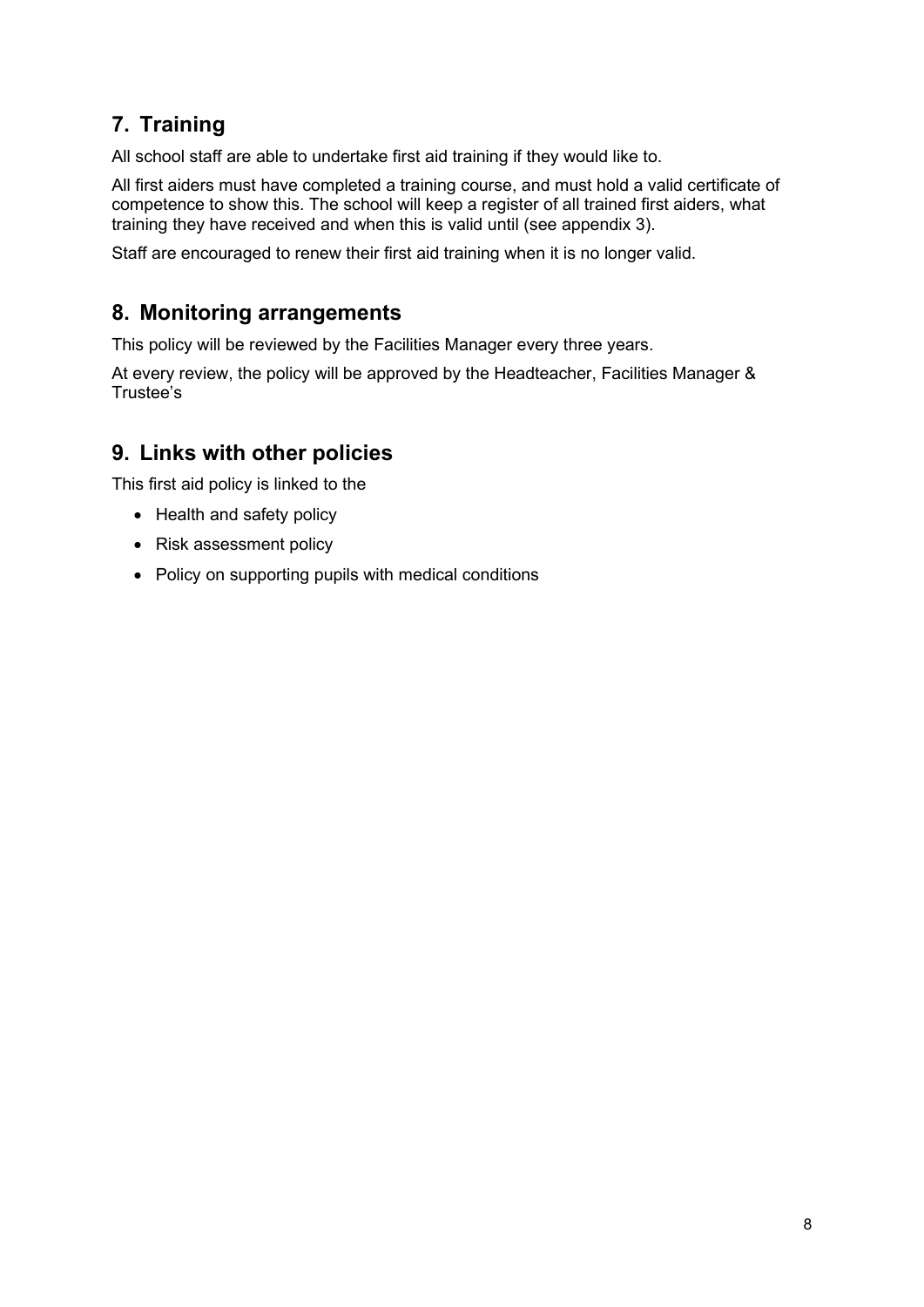## 10. Appendix 1: List of Appointed persons / First Aiders

| <b>Staff member's name</b>        | <b>Role</b>                                | <b>Contact details</b> |
|-----------------------------------|--------------------------------------------|------------------------|
| Chris Horton (Not on rota)        | <b>Facilities Manager</b>                  | chn@denefield.org.uk   |
| Nikki Frankum<br>Lead first Aider | <b>Lead Medical and Welfare</b><br>officer | nfm@denefield.org.uk   |
| <b>Nicky Wilcox</b>               | <b>First Aider</b>                         | wlx@denefield.org.uk   |
| Donna Batson                      | <b>First Aider</b>                         | dbn@denefield.org.uk   |
| <b>Bethan Lloyd</b>               | <b>First Aider</b>                         | bld@denefield.org.uk   |
| <b>Nadine Hinton</b>              | <b>First Aider</b>                         | nhn@denefield.org.uk   |
| Craig Brown                       | <b>First Aider</b>                         | cbn@denefield.org.uk   |
| Jean Nay                          | <b>First Aider</b>                         | nay@denefield.org.uk   |
| Sue Sharman                       | <b>Sport First Aid</b>                     | ssn@denefield.org.uk   |
| Jemma Colbourne                   | <b>Sports First Aid</b>                    | jce@denefield.org.uk   |
| Joe Clare                         | <b>Sports First Aid</b>                    | jcr@denefield.org.uk   |
| <b>Danielle Smith</b>             | <b>Sports First Aid</b>                    | dsh@denefield.org.uk   |
| James McGiveron                   | <b>Sports First Aid</b>                    | jmn@denefield.org.uk   |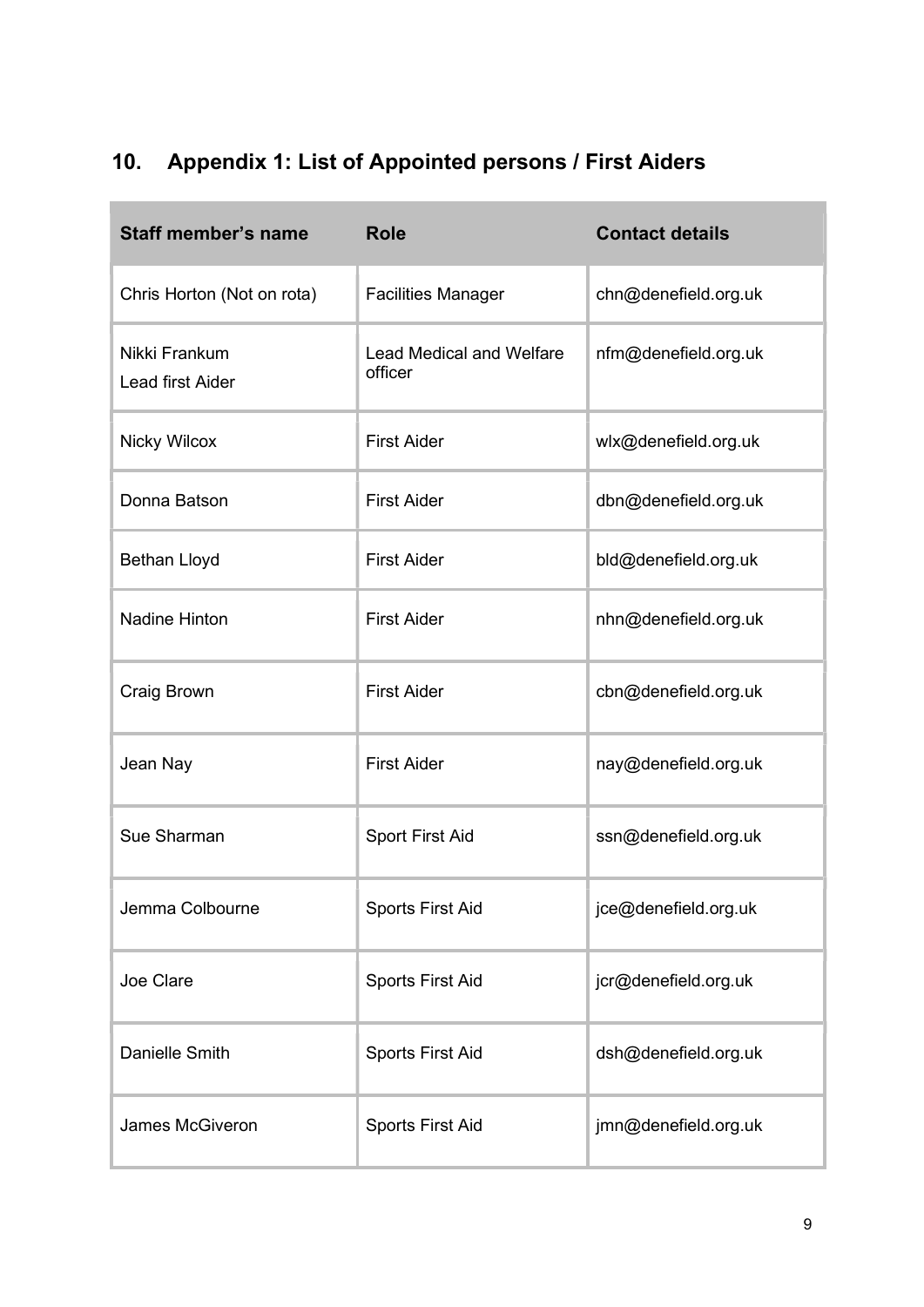### 11. Appendix 2: Accident report forms

A small number of the forms will be kept in the First Aid room, the Facilities Manager will have a stock of them also. Once completed the form MUST be returned to the Facilities Manager as quickly as possible. If the FM is on holiday or off work sick etc. the form is to be returned to the Headteacher. RIDDOR reportable incidents are time critical, hence the need to return the completed forms quickly.

#### Incident report form

This form is to be used to notify all reportable events. These include all accidents to people, whether staff or general public, all incidents involving damage to property, whether or not owned by this school and all other reportable events.

Please return this form to the Facilities Manager and retain a copy for your records. Any accident involving death or serious injury must be reported to the Headteacher immediately.

#### Injured party details

| Surname:          |      | Forenames:        |
|-------------------|------|-------------------|
| Address:          |      |                   |
| DoB:              | Sex: | Mr/Mrs/Ms/Miss    |
| Telephone (Home): |      | Telephone (Work): |

Status Please circle

| Employee                | Parent       | <b>Visitor</b> | Other | Student |
|-------------------------|--------------|----------------|-------|---------|
| If other please specify | Tutor group: |                |       |         |

Type of incident Please circle

| Personal                | Property | Violence/ | Verbal abuse/ | Chemical | Bullying/      | Other |
|-------------------------|----------|-----------|---------------|----------|----------------|-------|
| injury                  | damage   | physical  | threats       | spillage | discrimination |       |
| If other please specify |          |           |               |          |                |       |

#### Incident description

| Date:                                                                    | Time: |  |
|--------------------------------------------------------------------------|-------|--|
| Location and/or address (please be as specific as possible)              |       |  |
| Description of incident (please continue on separate sheet if necessary) |       |  |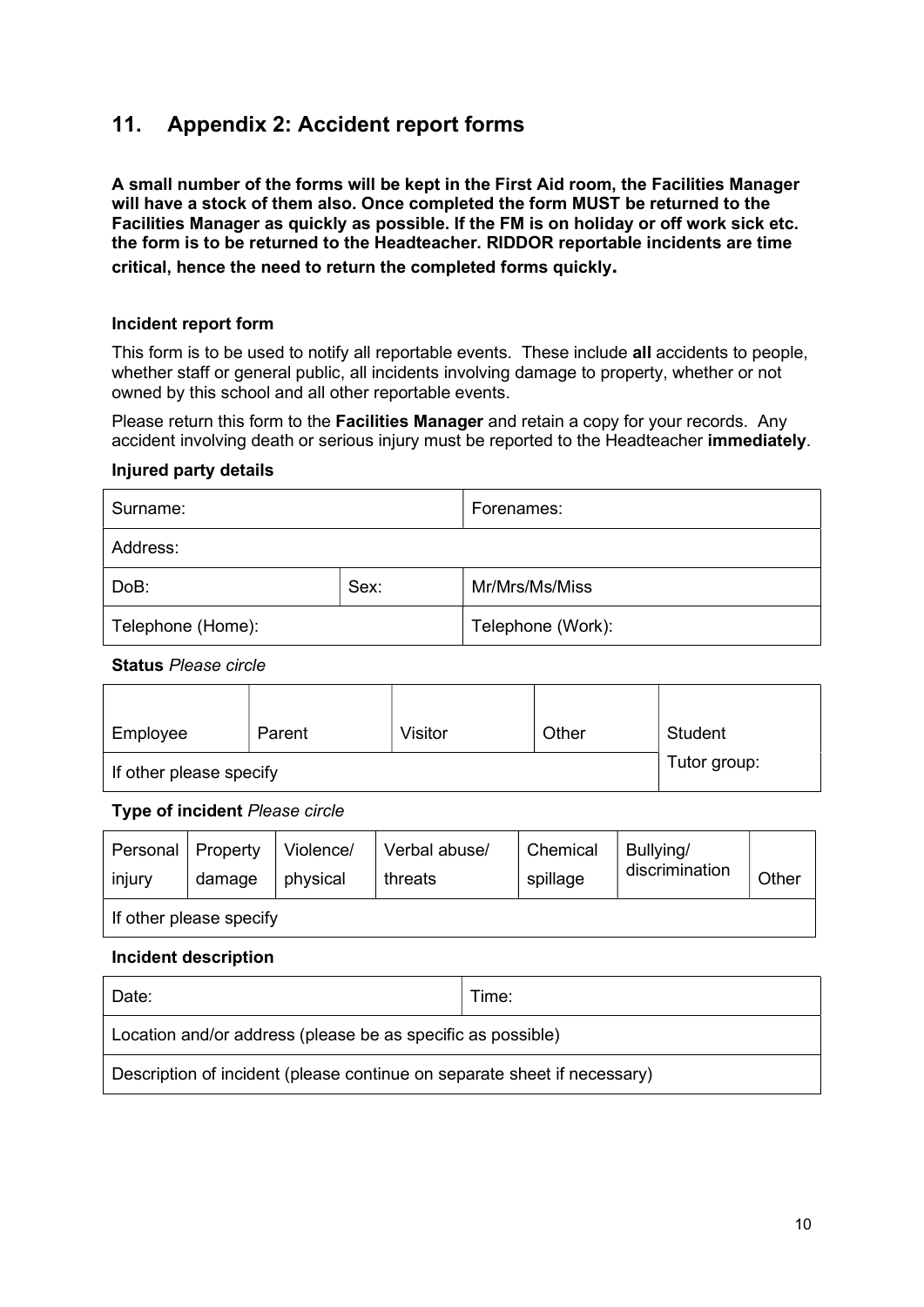#### Motor vehicles involved (if applicable)

| Make & model: | Make & model: |
|---------------|---------------|
| Colour:       | Colour:       |
| Registration: | Registration: |

#### Injuries: was a school first aider called? Yes / No

(If yes this section should be completed by the first aider, if no by the person completing this form)

| Nature of any injury sustained:                                                    |                                           |          |
|------------------------------------------------------------------------------------|-------------------------------------------|----------|
| What treatment was administered?                                                   |                                           |          |
| By whom:                                                                           | Signature of first aider (if applicable): |          |
| Was it necessary to take/send the injured person to hospital?<br>Name of hospital: |                                           | Yes / No |

Additional information, i.e. witnesses, medical conditions, if a student was under teacher supervision etc. (Please continue on separate sheet if necessary)

#### Person completing this form

| Name:   |       |
|---------|-------|
| Signed: | Date: |

#### Line manager evaluation (What action should be taken to prevent recurrence)

| Signed: | Date: |
|---------|-------|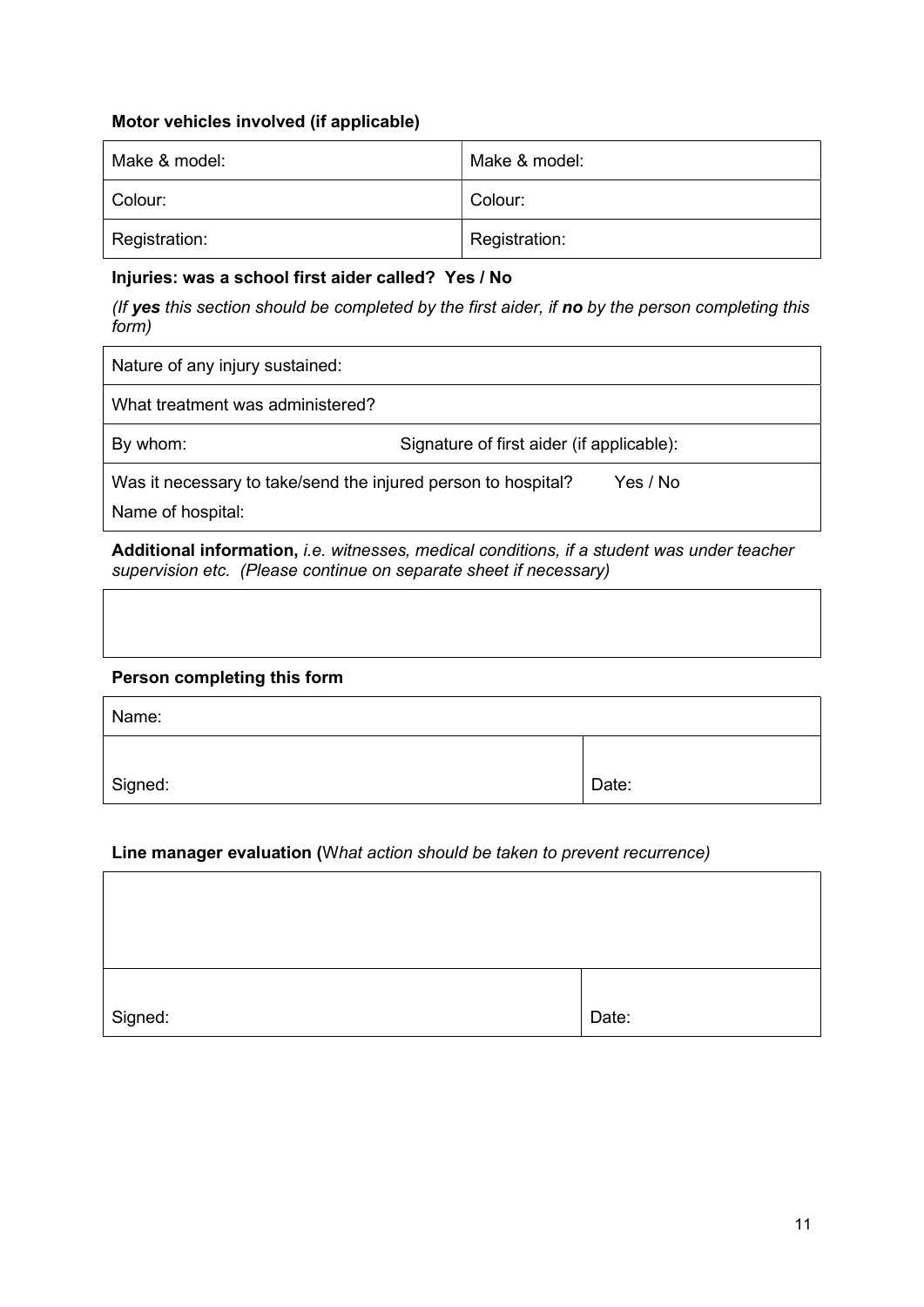#### Once signed, please pass the original back to the Facilities Manager (or Headteacher in his absence) and keep a copy for your actions.

Is the incident reportable under RIDDOR? Yes/no

Is the incident reportable under any other Health & Safety directives e.g. COSHH,

Manual Handling Regs etc.?

Yes/no

#### Was the injured party absent for more than three days?

Yes/no

#### Seen by Facilities Manager Seen by Headteacher

Signed: Date: Signed: Date: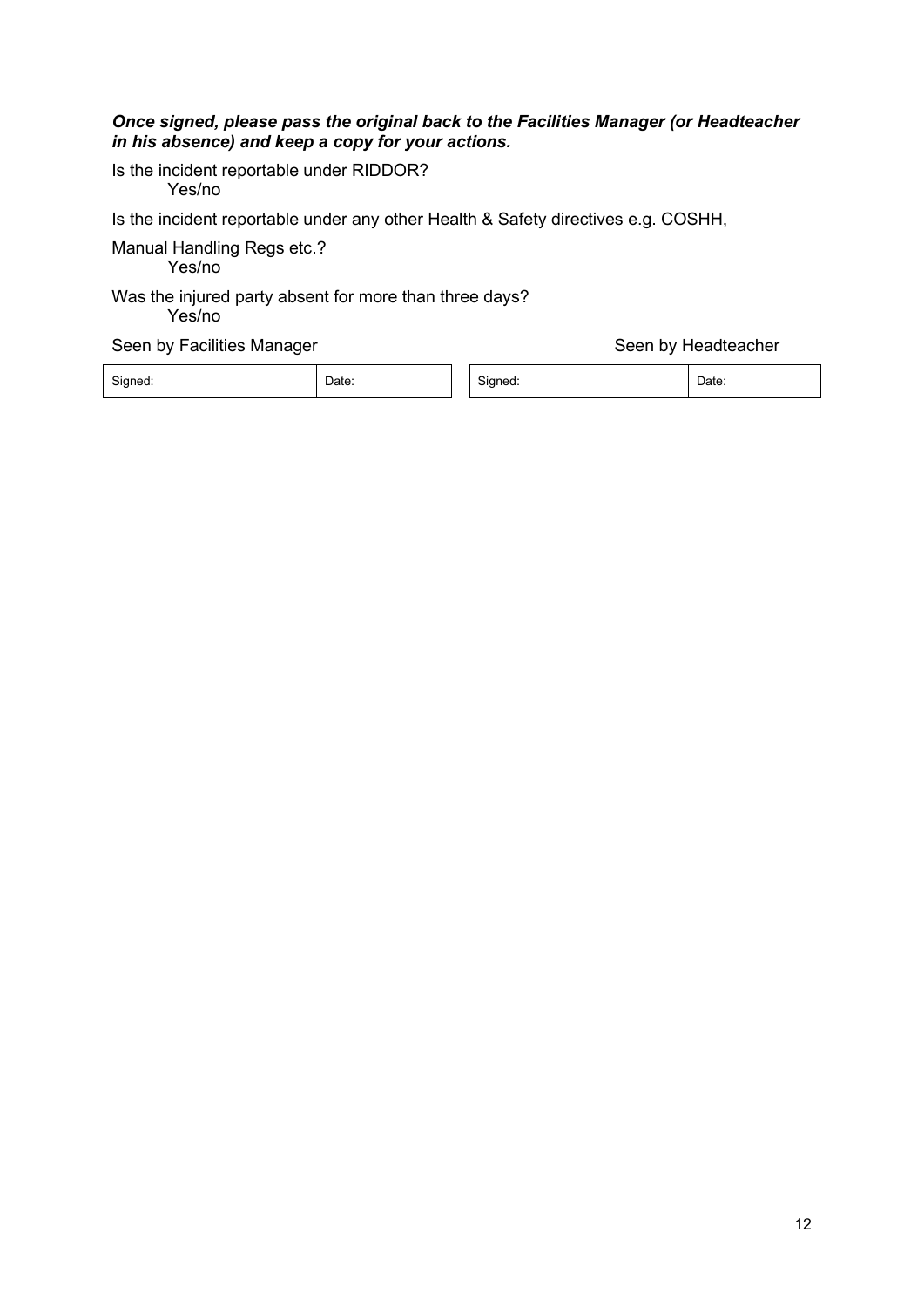### Appendix 3. Covid-19 Advice for Schools - First Aid Cover During COVID 19 (April 2020)

#### Introduction

This guidance is provided to help schools and other educational settings who still have direct contact with pupils on their premises, to consider practical, safe working arrangements for first aid cover in the workplace during the COVID-19 pandemic.

Much of the guidance comes from the Resuscitation Council UK, who's guidance may change with current developments. Under the circumstances, it is advisable to keep checking the COVID – 19 web-page for the most up to date information:

https://www.resus.org.uk/media/statements/resuscitation-council-uk-statements-on-covid-19 coronavirus-cpr-and-resuscitation/covid-crisis-conversations/

#### Frequently Asked Questions

#### 1. We have reduced numbers of pupils and staff in school do we still need to have first aiders on site every day?

The Health and Safety (First-Aid) Regulations 1981 require employers to provide adequate and appropriate equipment, facilities and personnel to ensure their employees receive immediate attention if they are injured or taken ill at work. These Regulations apply to all workplaces including those with less than five employees and to the self-employed.

The Regulations do not place a legal duty on employers to make first-aid provision for nonemployees. However, the Health and Safety Executive (HSE) strongly recommends that nonemployees are included in an assessment of first-aid needs and that provision is made for them.

The HSE states, if first aid cover for a school is reduced because of coronavirus or employees are unable to undertake the first aid training required, schools can still comply with the law by carrying out a first aid needs assessment and deciding on the level of cover which needs to be provided.

In the first instance schools should try to rota in first aid cover, being aware of any specific needs of staff and pupils and those at higher risk. First aid cover to be considered will include those with a full First Aid at Work Certificate, and those that have Basic First Aid and Emergency First Aid qualifications, for example; staff having undertaken Emergency First Aid (6 hour course) could provide first aid cover as long as they are confident and competent to do so for the ages on site. It is important to ensure that staff available to provide first aid are competent and confident to deal with any foreseeable incident.

For further information see link below to the First Aid Guidelines: https://www.hse.gov.uk/firstaid/

It is likely, with less people coming into school, that requirements for first aid cover will be reduced. It is advised that with reduced cover, that higher risk activities should be avoided.

Schools should review their risk assessments in consideration of changing circumstances, including changes in numbers of staff and pupils on site from day to day.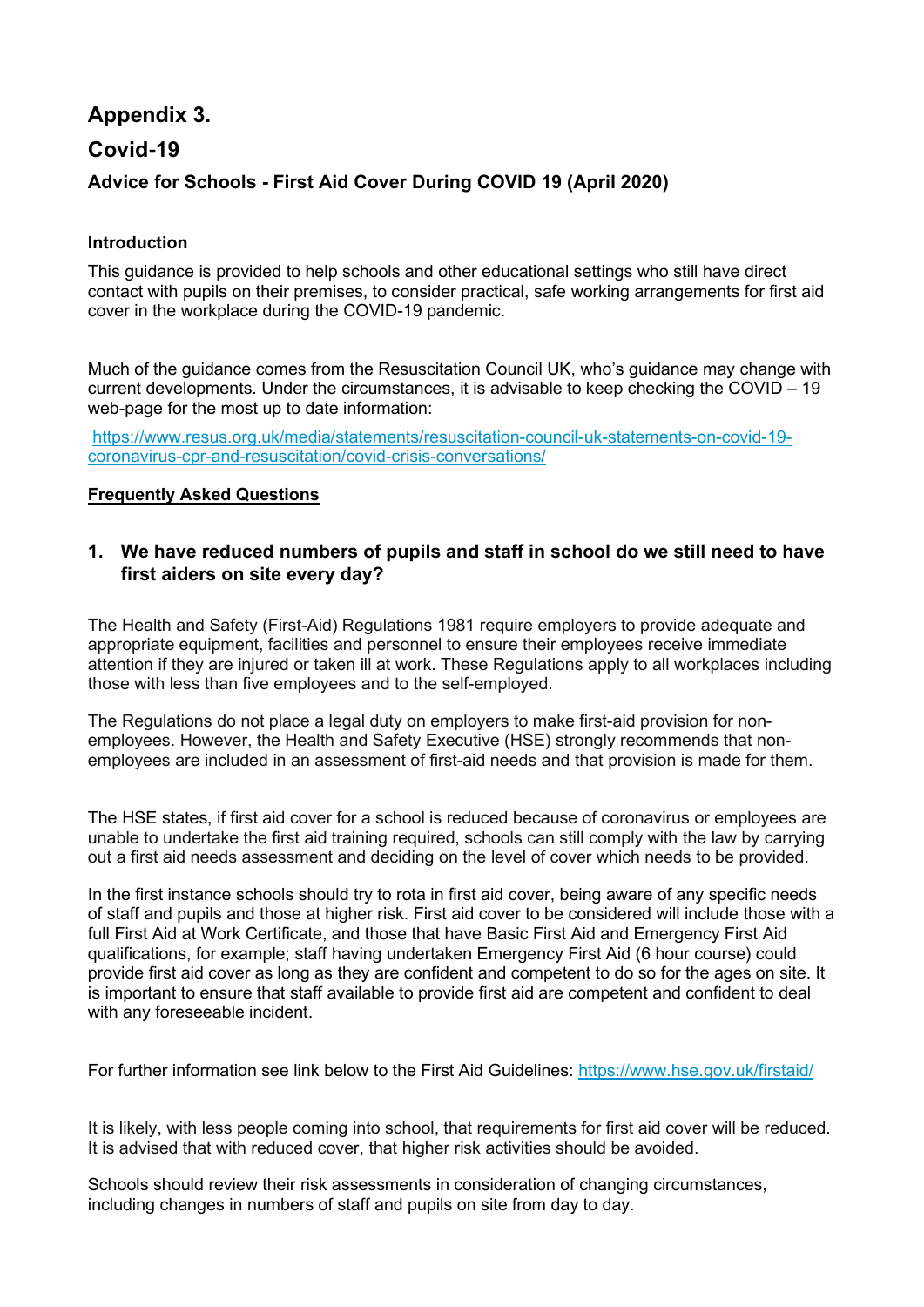The HSE states that first aiders can be shared between schools, however it needs to be ensured that the first aiders have sufficient knowledge, experience and availability to cover the first aid needs of the establishment(s).

An e-learning revision course will be made available on line in May 2020 for those with first aid qualifications who would benefit from revision.

If you have any queries please contact The Occupational Health, Safety and Wellbeing Service on: 02476833285, or email on: ohsw@coventry.gov.uk

#### Key considerations for shared first aider cover:

First aiders should:

- Be aware of the type of injuries or illnesses that have been identified in the school
- know enough about the school environment and its first aid facilities
- be able to get to the workplace in good time if needed
- ensure that everyone is clear on who will respond to first aid events
- where the first aid record of treatment is kept
- where first aid kits are kept

It is important that changes to information are updated and communicated using the most appropriate means for the setting.

#### 2. Our staff are working on a rota basis and a First Aider at Work is not always available, what should we do?

In order to decide what provision needs to be made a first-aid needs assessment must be undertaken. This assessment should consider the workplace hazards and risks and the employees that may be present. The findings will help decide what first-aid arrangements need to be put in place.

#### Some considerations when doing the needs assessment:

- What hazards and risks are present and what may have changed with the present circumstances?
- Will there be any lone working?
- How many staff are on site at any time, how has this changed?
- Has accessibility to emergency services changed?
- Will there be any visitors on site, how often and when?

When doing the needs assessment, remember to consider all day to day activities and any practicalities such as the first aid provider being able to leave what they are doing straight away, to attend to an emergency.

For a first aid emergency always call 999, where you will be provided with instructions from a trained responder.

Remember to make sure that a member of staff checks the first aid kits to ensure the contents is in date and replace any items that have expired.

Ensure the first aid boxes are in a prominent place and that all staff, including anyone providing cover, knows where to find them.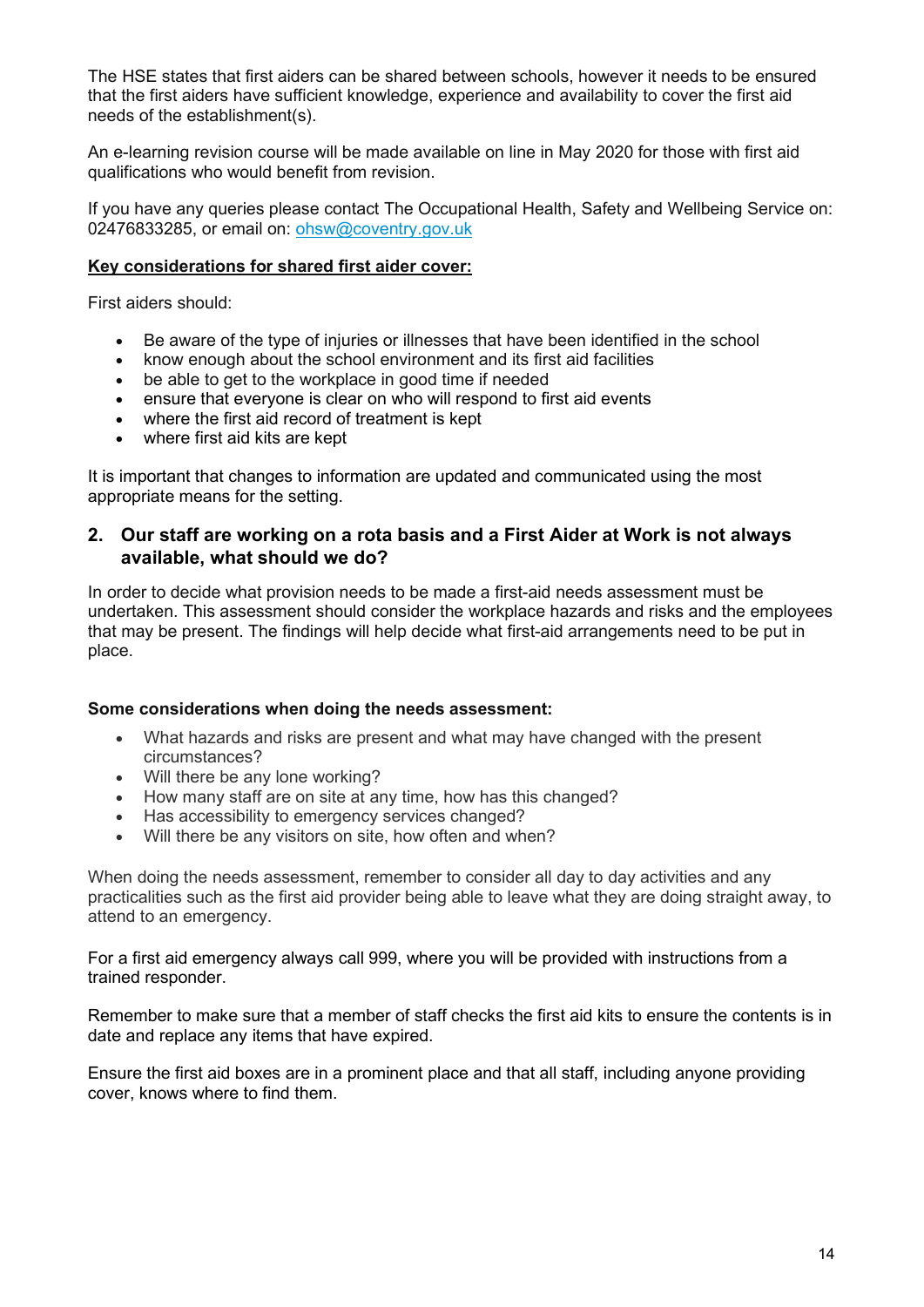#### 3. My First Aid at Work Certificate has expired, am I still able to provide cover?

#### First aid certificate extensions

If you hold a first aid certificate that expires on or after 16 March 2020 and cannot access requalification as a direct result of COVID-19 and the related government guidance, the validity of certificates can be extended temporarily by up to 3 months.

This applies to:

- First Aid at Work (FAW)
- Requalification
- Emergency First Aid at Work (EFAW)
- Paediatric First Aid

An e-learning revision course will be made available on line in May 2020 for those with first aid qualifications who would benefit from revision.

If you have any queries please contact The Occupational Health, Safety and Wellbeing Service on: 02476833285, or email on: ohsw@coventry.gov.uk

#### 4. We don't have a Paediatric First Aider?

For those not trained in paediatric first aid, the most important thing is to act quickly to ensure the child gets the treatment they need in a critical situation.

The importance of calling an ambulance and taking immediate action in an emergency such as breathing difficulties, choking, cardiac arrest or excessive bleeding cannot be stressed enough, to avoid the emergency becoming critical.

Where rescue breaths are required, it is recommended that this is still performed for children. Although there is an increased risk of transmitting the COVID-19 virus, either to the first aider or the child/infant, the risk is small compared to the risk of not taking this action, which could lead to the death of the child.

Early Years Foundation Stage (EYFS) normally requires at least one person who has a current paediatric first aid certificate to always be on the premises and available when children are present. However, with the wider risks around COVID -19 reducing numbers of staff, children and first aiders, it is likely that schools will be able to maintain a safe environment with a lower than usual level of first aid cover.

As a reasonably practicable measure during the pandemic, where qualified first aiders are willing to treat paediatric aged children, they need to be confident and aware of the difference between adult and paediatric techniques. Some guidance can be found on the following link: https://www.resus.org.uk/resuscitation-guidelines/

#### 5. Should I carry out mouth to mouth resuscitation for an adult who needs CPR?

Because of the increased risk of COVID-19 infection during CPR, the Resuscitation Council UK offers the following advice:

 Recognise cardiac arrest by looking for the absence of signs of life and the absence of normal breathing. Do not listen or feel for breathing by placing your ear and cheek close to the casualty's mouth. If you are in any doubt about confirming cardiac arrest, the default position is to start chest compressions until help arrives.